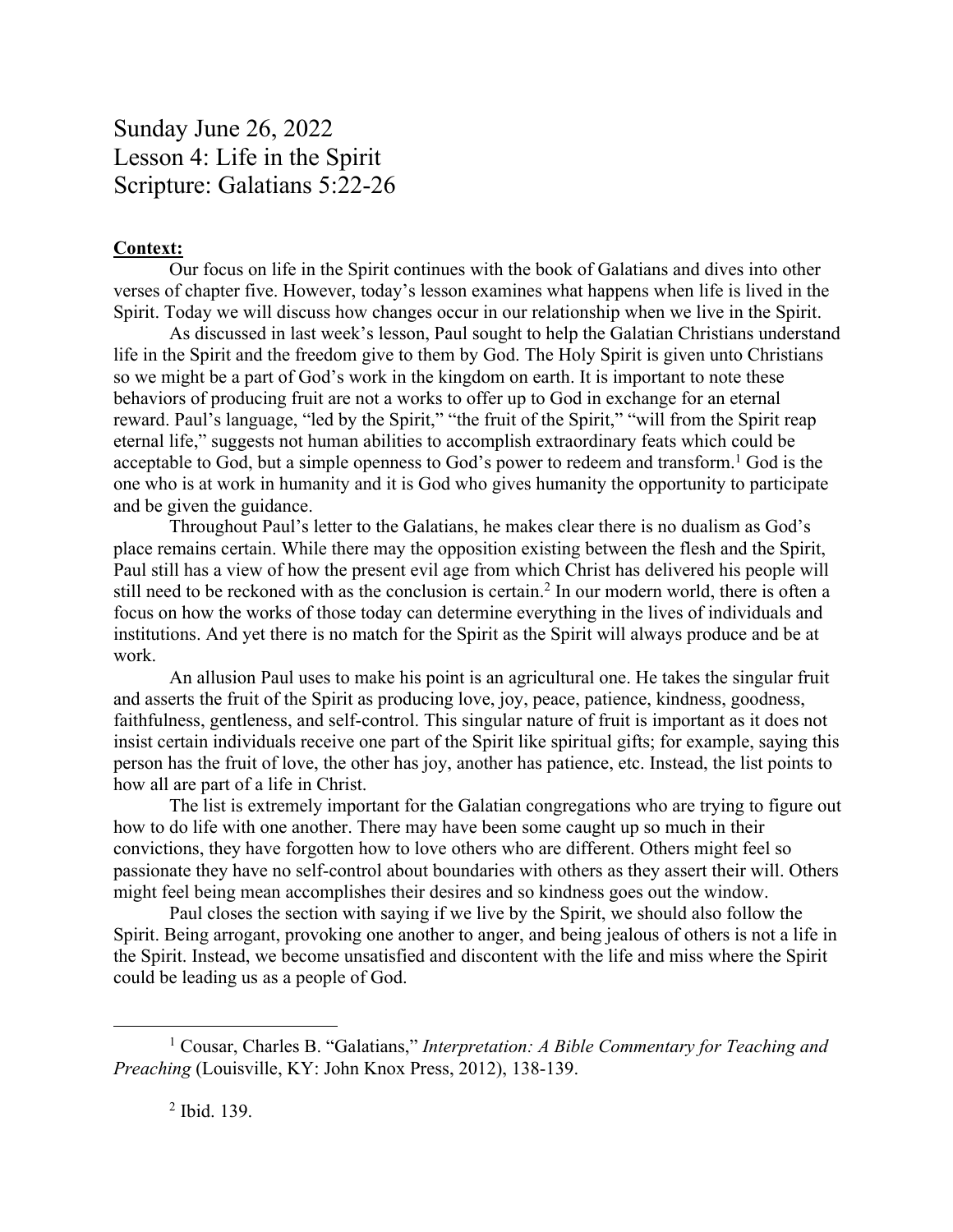## **Application**

This past winter and spring I had the privilege and opportunity to teach an Introduction to the New Testament course at Huntingdon College in Montgomery, the alma mater of my parents. One of the most rewarding aspects of the experience was seeing the creativity of the students. For their final project they had the opportunity to create a visual interpretation of a scripture passage including this Galatians passage. One of my students did a phenomenal job as on one side she had "works of the flesh" and included things like people calling each other names, engaging in destructive behavior like drinking too much, and next to idolatry a cell phone (that one stepped on my toes!) On the other side she had the fruit of the Spirit and had all the different fruits you could think of alongside behaviors like encouraging others, saying I forgive you, and being generous. I was blown away. How beautiful to see Galatians and life in the Spirit in such a physical form.

I would hope all of us could make a visual interpretation of this passage and be able to connect what life in the Spirit looks like. The fruit of the Spirit is laid out with powerful words like love, joy, peace, patience, kindness, goodness, faithfulness, gentleness, and self-control. There is no law saying there is an end to these kinds of behaviors. As Christians these are behaviors which give us the freedom to not engage with those who try to tempt us otherwise. There is a freedom to being able to say no to the person who wants us to hate or the people who encourage us to act on impulse without thinking of self-control.

As the fruit of the Spirit plays out in our lives, we discover how being arrogant never gets us far. And we also discover seeking to make people angry only ends in heartache as we put ourselves in positions where we have invited a conflict which never should have been a thing. Jealousy only leads to a bitterness and a resentment, so nothing tastes or feels good.

If all of us are honest with ourselves, we will admit we have probably participated in these behaviors before. Sometimes it is intentional and others it is more subtle. This is part of being a human and some of these arise from deeper griefs or longings.

Yet a life in the Spirit should help us to see how these things do not have a master over us and there is a chance to live differently. If in doubt about if one's behavior belongs in the categories above, there's a chance you shouldn't do that behavior. We send the temptations all the time whether it is to show our superiority on Twitter by calling someone out or sending a message to a person to start an argument or being jealous of a person because you think they have unfairly received more in life than you. A life in the Spirit reveals to us how as tempting as these behaviors may be, they are never fruitful.

Just think about the people you truly trust or feel you can be yourself around. As I read this list of the fruit of the Spirit and then the cautionary list in verse sixteen, I begin to think of different people and various situations. People who display fruit of the Spirit give us the space to grow and share with us the gift of life. When we are in conversation with them or we hang out with them, we can feel a change within us. We want to become more loving, joyful, peaceful, patient, good, faithful, gentle, and practice self-control when it comes to various components of our lives. We begin to understand more fully the power of Jesus Christ and how his crucifixion showed us the power of love and the gift of the fruit of the Spirit.

Likewise, when I think of people who do not have a life in the Spirit and tend to be proud, eager to pick fights, or those who are easily jealous, I see glimpses of who I do not want to be. We can all probably name those people in our lives. We see how they seed disunity, division, and cast their pain unto others. We see how life without the Spirit can be isolating and lead us to miss out on potential relationships and opportunities for growth. Hopefully, we realize